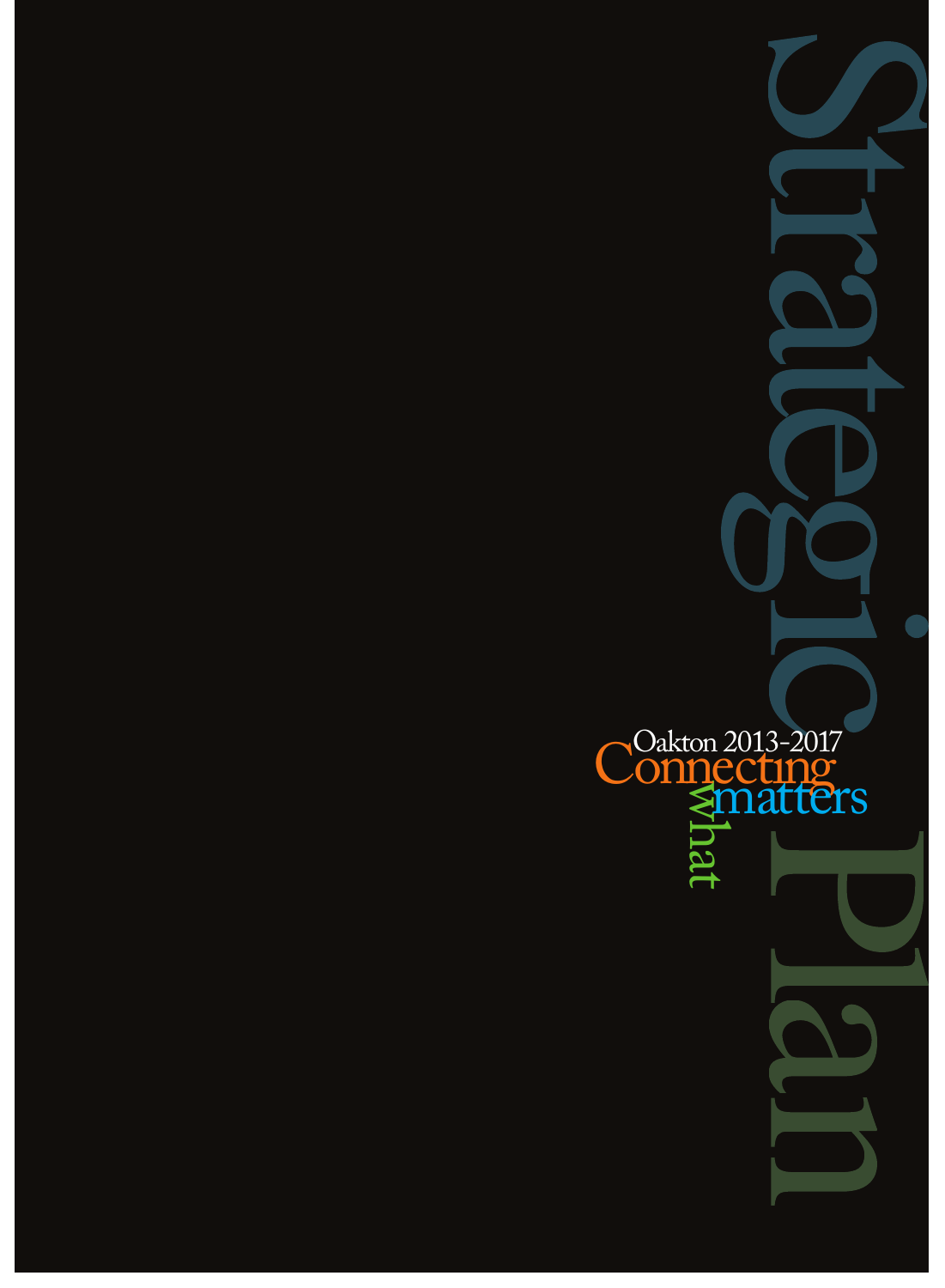## Contents Table of

- Message from the Board Chair and President
- Strategic Planning Process
- Key Characteristics and Trends *Describing the College's External and Internal Environments*
- Strategic Goals and Objectives 2013-2017
- Implementation and Additional References
- Educational Programs and Services
- Our Vision, Mission, and Values
- Board of Trustees Strategic Planning Committee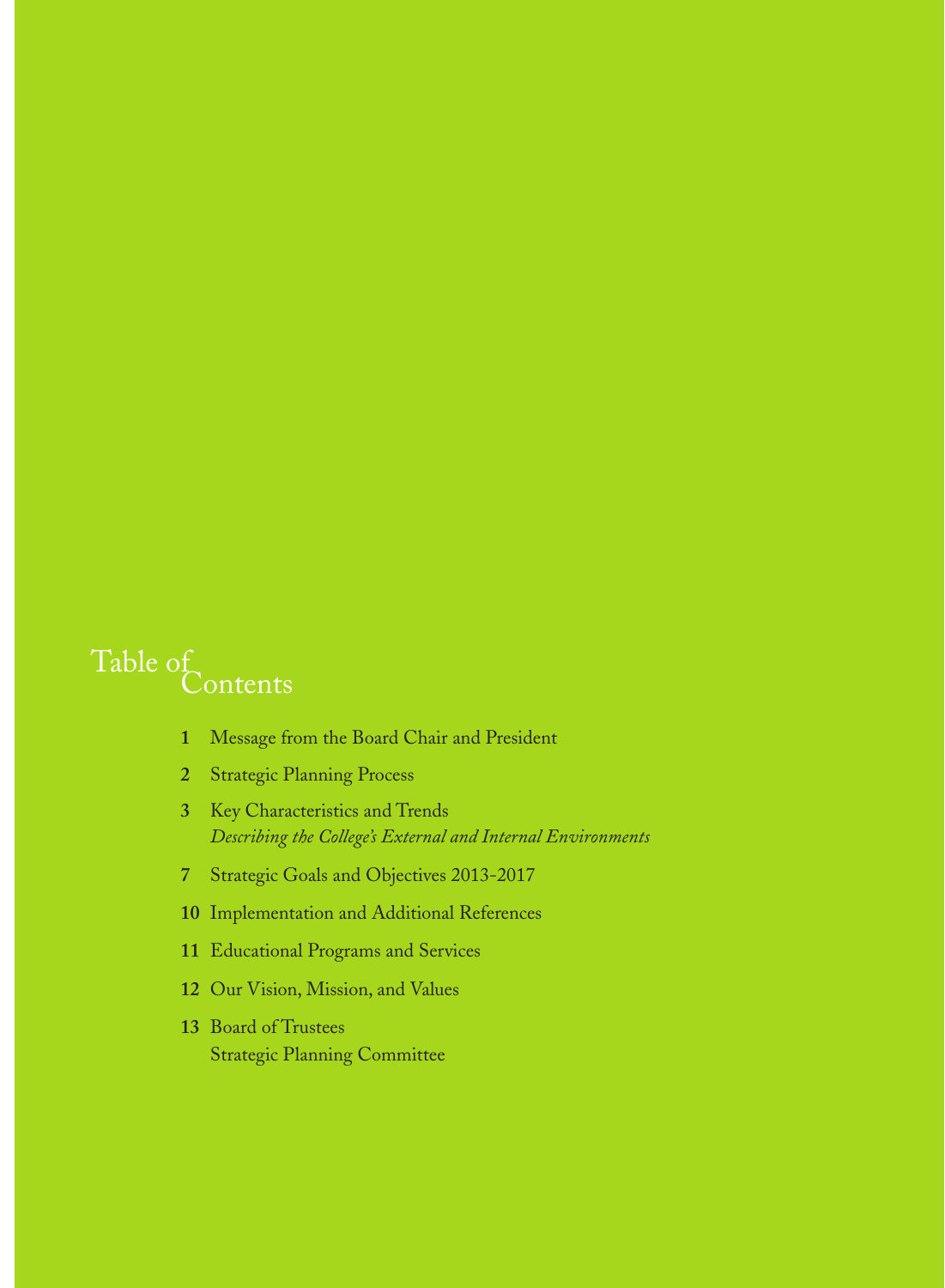*Sometimes, reaching out and taking someone's hand is the beginning of a journey. At other times, it is allowing another to take yours.*  $-$ Vera Nazarian



 $\prod_{\scriptscriptstyle{\text{relat}}}$ n an impassioned speech delivered just before his death in 1968, Dr. Martin Luther King, Jr. observed, "In this pluralistic interrelated society we are all tied together in a single garment of destiny, caught in an inescapable network of mutuality." Dr. King's words remind us of the relationships that bind us to each other.

At the heart of Oakton's new strategic plan is that sense of "connectedness"—a theme that builds on the commitments made in the previous strategic plan, *Change Matters.* Dr. Edward Hallowell, the preeminent adult and child psychiatrist, characterizes connectedness as "being a part of something larger than oneself . . . the force that urges us to ally, to affiliate, to enter into mutual relationships, to take strength, and to grow through cooperative behavior." Hallowell believes that the single most important contributing factor in being a successful student, and indeed, a successful individual and a successful organization is the ability to make meaningful connections.

Since Oakton opened its doors more than four decades ago, employees have shared in work that changes lives. Now is the time to expand that work, adopting new strategies for ensuring the learning, persistence, and attainment of our students.

Approved by the Board of Trustees in April 2012, *Connecting What Matters* affirms an invigorated commitment to teaching and learning—and reinforces the vital links between achieving and connecting. The three overarching goals—Academic Excellence, Student Success, and Connected Communities—spell out the priorities of connecting students with the Oakton community, connecting the curriculum with student goals and the ever-changing demands of the workplace, and connecting employees with one another and the mission, vision, and values of the College during the next five years.

In the months ahead, we look forward to forging these connections with our students, with our diverse constituencies, and with each other. As the words of Herman Melville tell us, "We cannot live only for ourselves. A thousand fibers connect us . . . and among those fibers, as sympathetic threads, our actions run as causes, and they come back to us as effects."

wadhw. Jody Wadhwa Margaret B. Lee

Chair, Oakton Board of Trustees President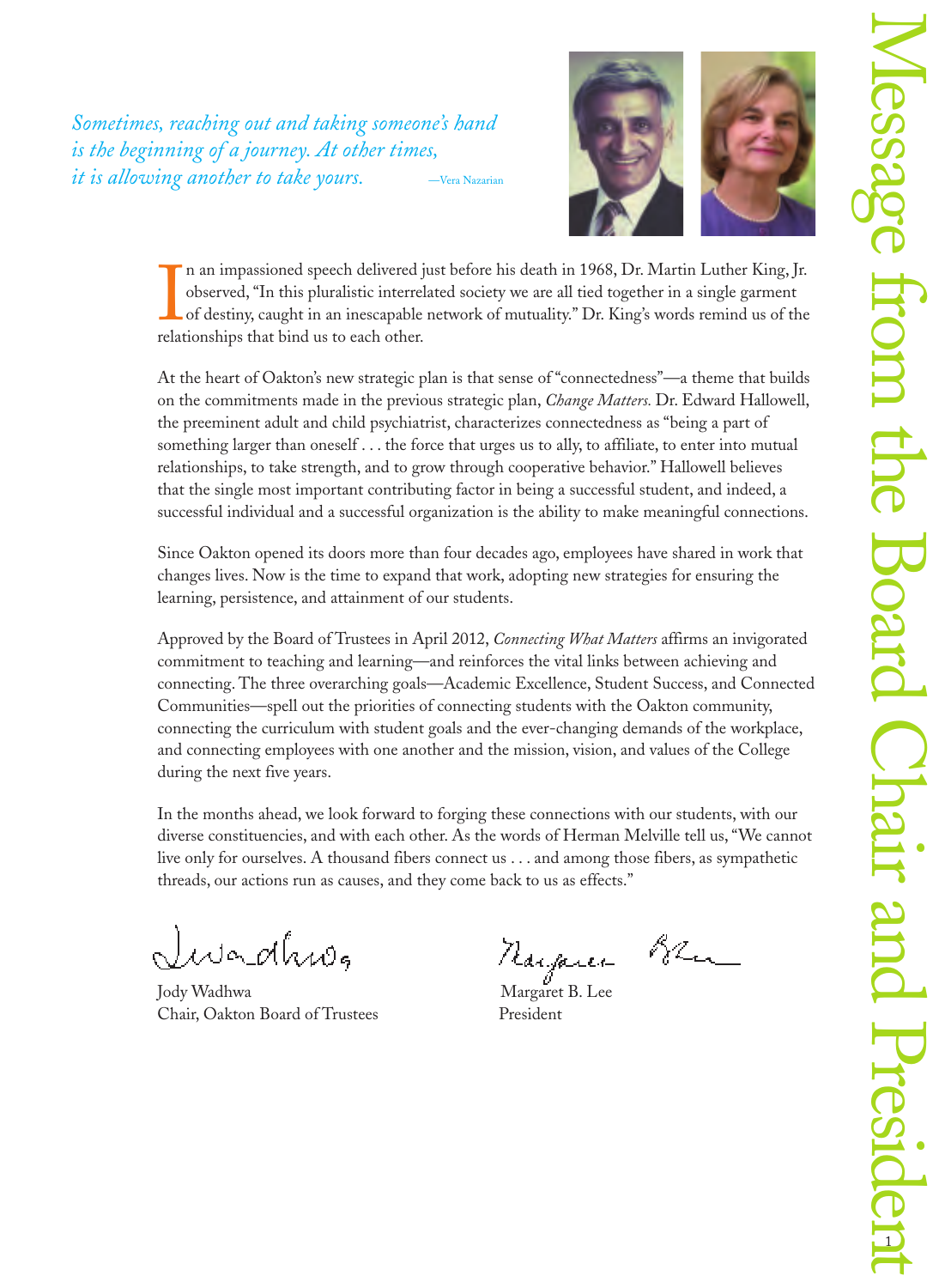

 $\overline{\phantom{a}}$ 

Specific activities comprising strategic planning included the following:

 $Spring$   $2012$  President Margaret B. Lee initiated the process for a new strategic plan in Fall 2011. In keeping with Oakton's approach to developing a strategic plan, the College engaged both internal and external constituencies through the first seven months of the academic year. Beginning in September with an open invitation to think together about the future in a modified "World Café" model, the Strategic Planning Committee crafted a plan that not only builds on *Change Matters*, the strategic plan for 2008 – 2012, but also responds to current and emerging priorities for the College. In December 2011, the Committee scheduled Town Hall meetings at both campuses, providing the opportunity for faculty, staff, administrators, and students to comment on the first draft and the proposed goals. A second round of Town Hall gatherings, as well as an all-faculty meeting, enabled faculty to comment on the second draft, which included both broad goals and more specific objectives. The Committee also sought comments on the draft from more than 300 external stakeholders who included members of advisory committees, local elected and appointed officials, K-12 leaders, and Oakton Educational Foundation Directors. In addition, the student representative asked for input from students.

After considering all suggestions and ideas, the Strategic Planning Committee recommended a final plan. The Board of Trustees adopted the plan on April 17, 2012.

Year 2017 Develop a new strategic plan. Affirmation or revision of Oakton's vision, mission, and values will take place as appropriate.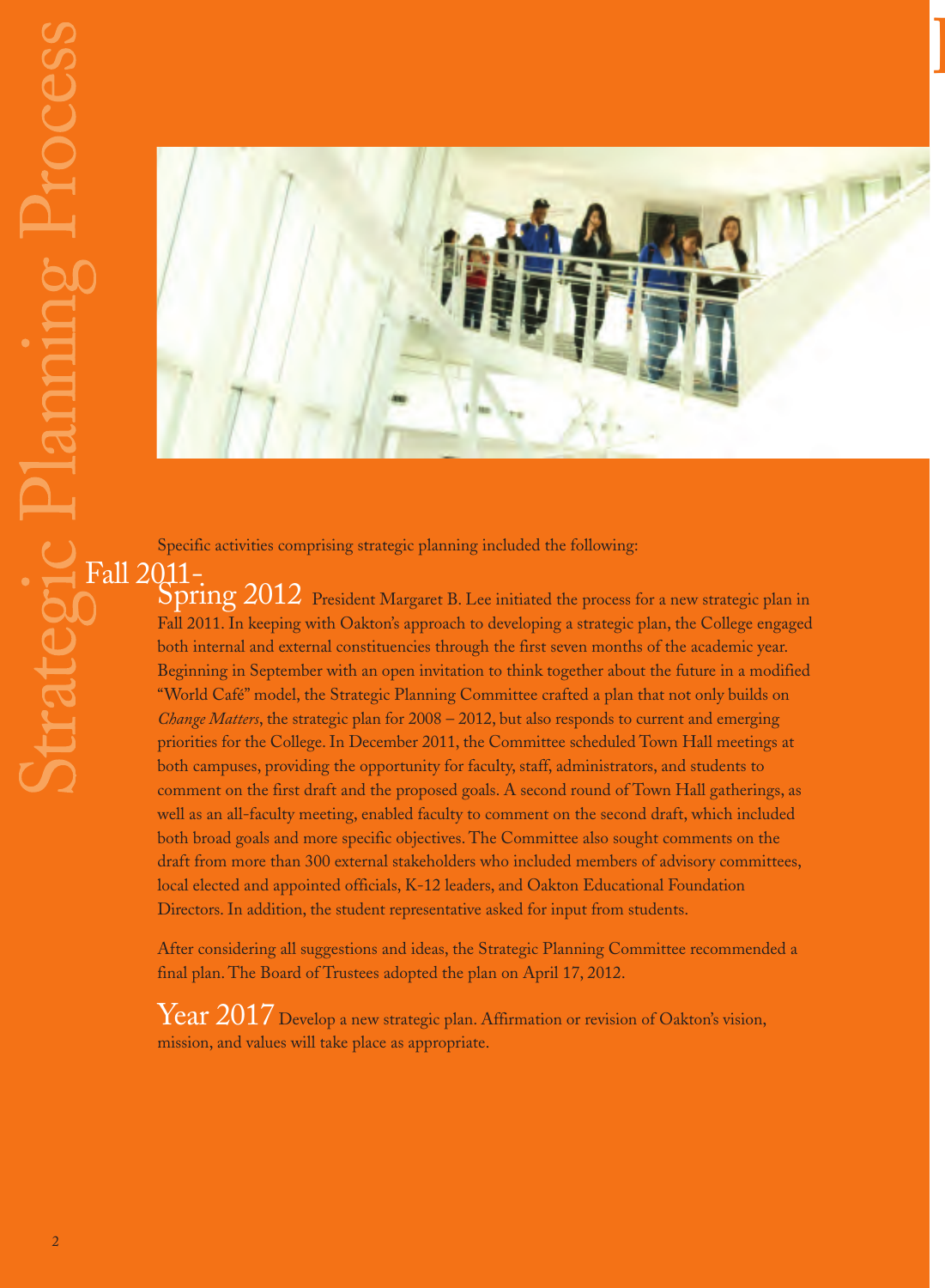# Key Characteristics and Trends

## **External**

Environment Oakton's external environment is shaped by trends and characteristics of residents, businesses, educational institutions, public agencies and governments, other organizations, and the economy. The external environment provides the setting within which the College

develops and offers programs and services that respond to student, employer, and community needs. The external environment also affects resources available to the College.

To learn about the external environment, Oakton holds numerous conversations with local, state, and national leaders; convenes meetings with employers; reviews public and professional literature; and analyzes data and information about the area, the state, and the global economy. Based on the above studies, the College identifies these important characteristics:

## **Population**

The district population remains virtually unchanged from ten years ago. The 2010 census showed 435,000 residents living in the communities that comprise Oakton's district. Projections indicate little growth in the immediate future.



The population is white (72 percent), Asian (14 percent), Hispanic/Latino (8 percent), Black or African-American (5 percent), and all other groups including two or more races (1 percent). The decade from 2000 to 2010 saw an increase in Asian, Hispanic/Latino, and 'other' or 'two or more races' residents.

For the most part, district residents are well-educated and upper middle class. For example, 51 percent of adults age 25 and above have a college degree, compared to 30 percent statewide and 27 percent nationally. The estimated 2008 median household income in Oakton's district was \$83,100 compared to \$55,900 statewide and \$52,175 nationally.

## **Education**

Schools within Oakton's district are high quality. Educators take great pride in the academic achievement of their students and the proportion of high school graduates—as many as 97 percent —pursuing higher education.

Shifting national perceptions about higher education as a private good to benefit individuals, rather than a public good to benefit society, play out in reduced public financing of higher education and greater reliance on student tuition and fees. Oakton's good fortune to have a strong tax base buffers the College from the most dramatic effects of reduced state funding, but concerns remain that the state may change its funding formula, threatening the ability of colleges in districts like Oakton's to benefit from robust local tax bases. An additional concern centers on the taxpayers, who, faced with reduced home values and increased property taxes, may resist supporting public institutions.

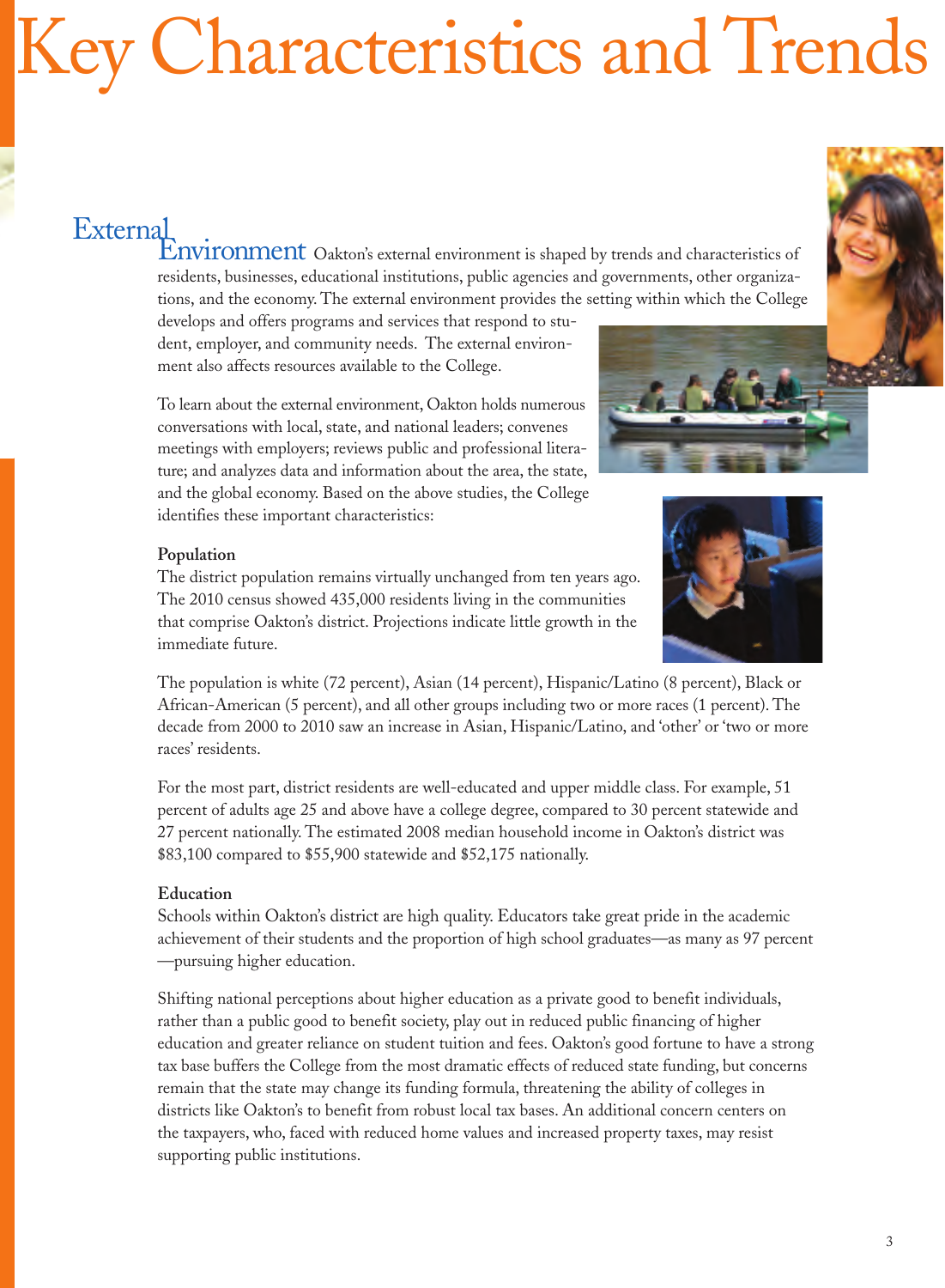

Explicit state and national mandates call for more college graduates. Shortly after the presidential election in 2008, the Obama administration set a goal for five million more degrees/certificates by 2020 as compared to 2010. The State of Illinois has set a goal that 60 percent of Illinois adults will have a college degree or certificate by 2025, compared to the current 43 percent.

Technology continues to evolve and expand, with what seems to be a never-ending array of new applications, equipment, and uses. Colleges and universities approach technology from multiple directions: as a tool to enhance learning and teaching; as the subject of study; and as a means to improve efficiency and effectiveness in managing the organization and delivering services to multiple constituencies. Just since *Change Matters*, online education has exploded in the number of colleges and universities offering distance learning courses and the number of students taking them. At the same time, social media has transformed the way people communicate for personal, educational, and professional reasons.

## **Business and Industry**

The economic base and labor markets within Oakton's district comprise a diverse array of businesses, industries, and service providers. At the same time, the financial turmoil during the last few years has led to increased home foreclosures, higher unemployment, and economic uncertainty for many district residents. Identifying jobs for which to retrain workers, with confidence they will be able to obtain employment, remains challenging. Fields in which job opportunities exist, such as manufacturing, appear not to be aligned with the interests of district residents.

#### **Financial Trends**

The fiscal situation in Illinois is not expected to improve in the near future, creating uncertainties about the amount and reliability of state funding for higher education, including the availability of the Illinois MAP (Monetary Award Program) grant for student financial assistance.

The fiscal situation at the federal level also is creating uncertainties regarding grant funding for special programs such as those supported through the National Science Foundation and the Department of Education. Additionally, grant applications and requirements for reports on grants received are becoming more complex and time consuming.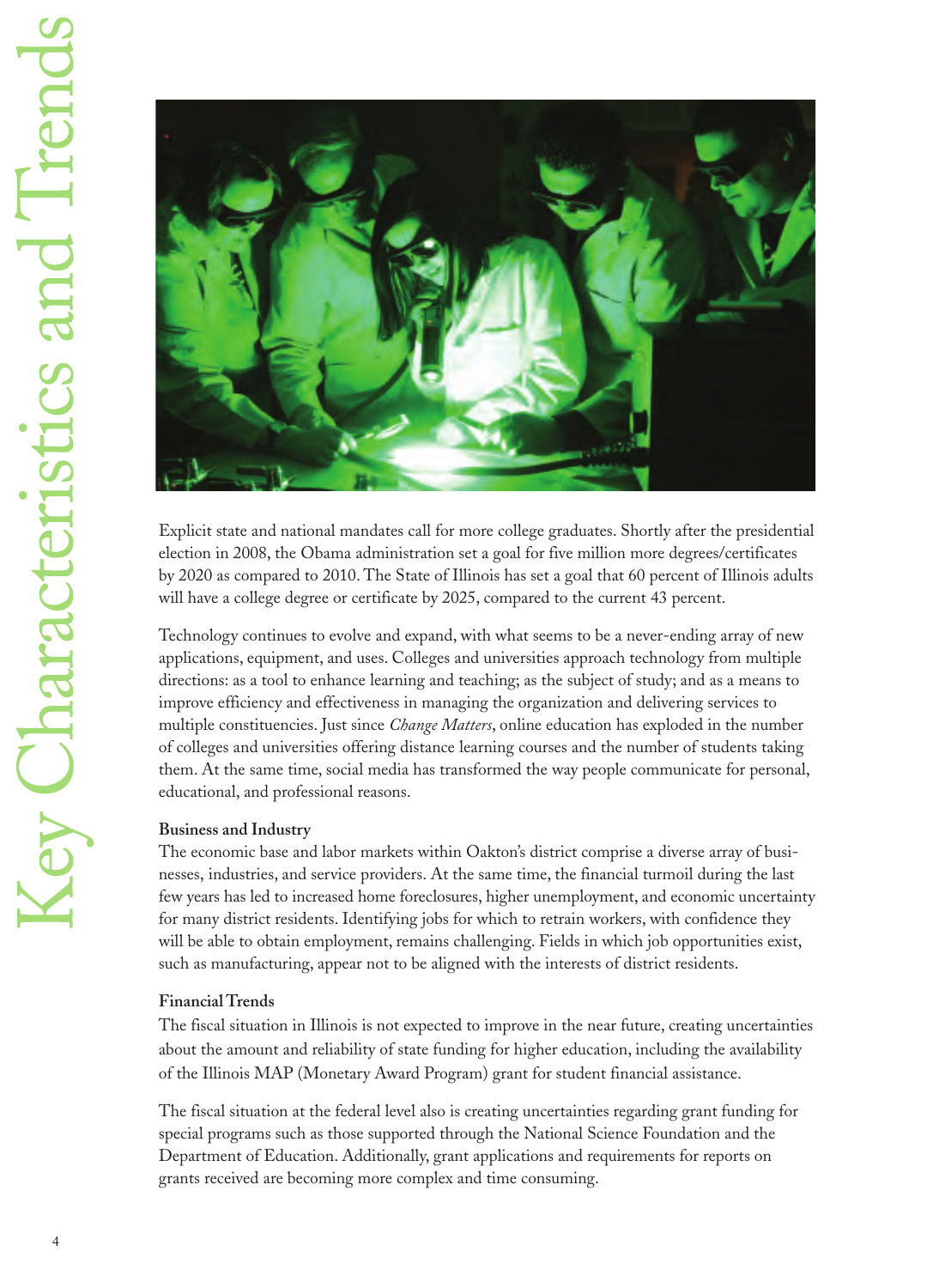Students are graduating from college with high debt and poor job prospects, prompting prospective students to begin questioning the value of postsecondary education. Doubts about student financial assistance; e.g., the federal Pell grant and the Illinois MAP grant, place additional financial pressure on students and their families.

Demands for external accountability continue to grow with respect to complexity and the number of reports required. Many accountability reports are unfunded, yet still require the College to devote staff and other resources to responding.



## **Internal**

Environment In addition to examining trends and characteristics shaping the external environment, participants in Oakton's strategic planning process reviewed trends and characteristics describing the College's programs, services, personnel, facilities, and other resources.



### **Students**

A substantial number of students enter Oakton unprepared for college. Many may lack knowledge about how to navigate higher education or be unable to overcome the economic challenge to pay for their education. Others need additional academic skills to succeed in college-level courses. For example, 30 percent of recent high school graduates place into developmental writing, and 66 percent place into developmental math, including intermediate algebra. These figures comport with those found at community colleges across the nation.

The associate's degree appears to be less appealing than a bachelor's degree, as evidenced by the significant number of students who transfer prior to earning the associate's degree and the large cadre of students who take Career and Technical Education (CTE) courses but do not complete a degree or certificate. Moreover, except in selected fields such as health care careers, students can enter the labor market without earning an official credential.

Students' ability to pay for their educations continues to decline because of uncertainties about financial aid, increased textbook costs, and a stressed labor market that is reducing employment opportunities outside the College.

More students from other countries enroll with different cultural and family expectations and a lack of understanding about higher education in the United States. They experience crosspressures to assimilate, and at the same time, honor the culture with which they identify.

The College is witnessing increased numbers of students with documented disabilities (physical, emotional, learning), and they and their families have differing expectations for Oakton to serve them.

A substantial number of Oakton students enroll part time, and even full-time students often take less than 15 credit hours per semester, thereby extending the time to earn a degree well beyond two years after entry.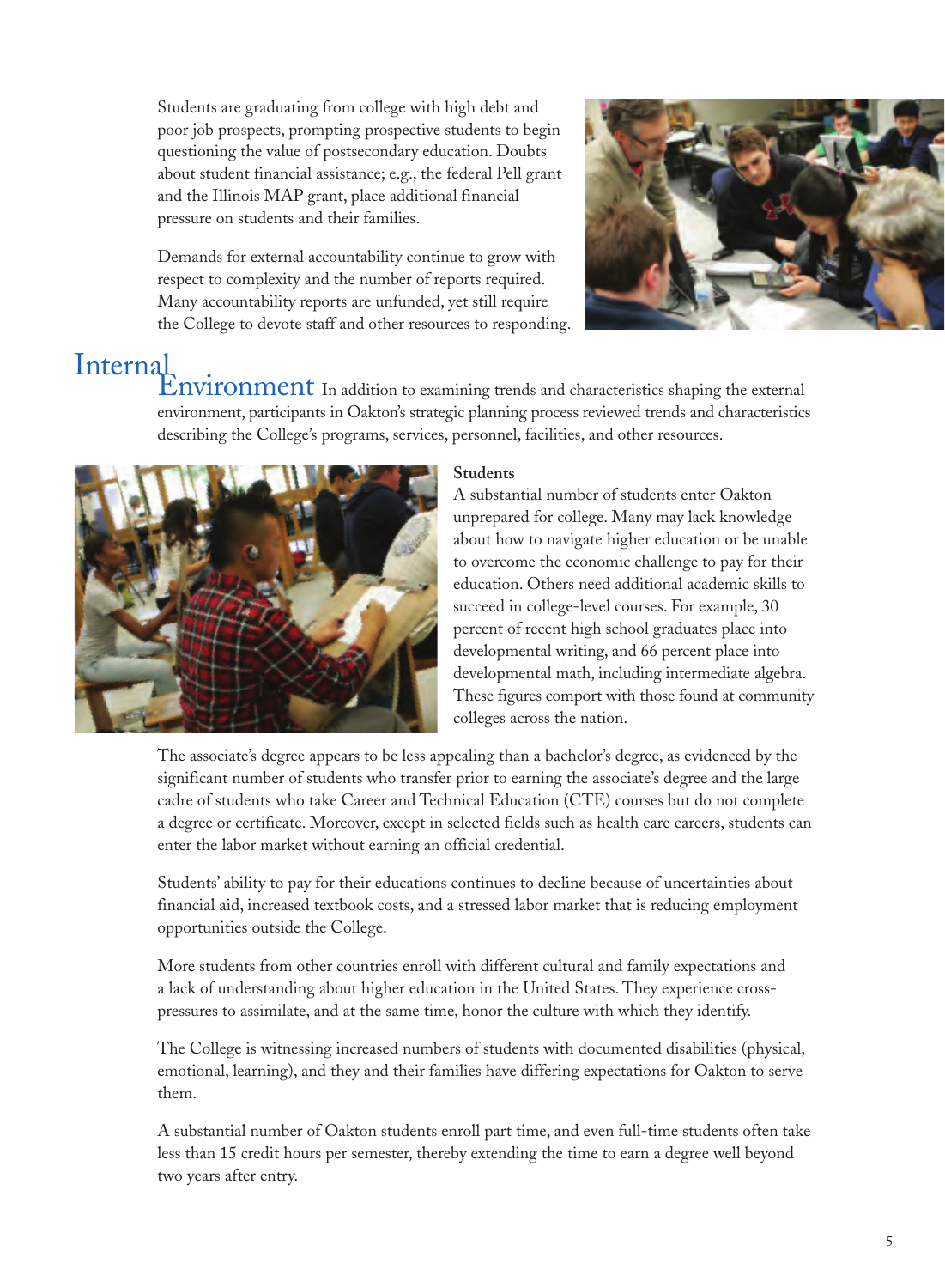

O

a

e

o

## **The Institution**

With substantial financial resources, Oakton remains fortunate to draw more than half its revenues from a local property tax base with a large Equalized Assessed Valuation. Although uncertainties linger about state support and the ability for community colleges to draw from their local tax base, the College at present continues to enjoy an advantageous financial position.

The Equalized Assessed Valuation of property in Oakton's district declined from \$28 billion in 2009 to \$25 billion in 2010, the most recent year. The tax cap currently in effect guarantees that institutions will not lose revenue from local property taxes, but this may not last. An immediate concern is that local property tax payers may begin to question what they perceive to be high property tax rates when the value of their property is declining. In the future this scenario could lead to taxpayer resistance with respect to paying property taxes at or near current rates.

At the beginning of 2012, the College launched its five-year Facilities Master Plan. Implementation will result in new and renovated facilities, primarily at the Des Plaines campus. Oakton will begin to articulate ideas about facilities renovations and/or construction beyond the current plan.

College initiatives to improve student success are underway (e.g., the reorganization of developmental mathematics known as RoadMATH; expanded orientation for new full-time, traditionalaged students; and recommendations for a variety of support services from the Student Success Working Group). Preliminary data about the success of the new initiatives show much promise.

## **Employees**

More than 35 full-time faculty and 50 staff retired in the period 2010 - 2012. New faculty and staff will provide fresh ideas and build on Oakton's history of employee engagement and institutional loyalty.

Thinking more creatively, the College now recruits more broadly for employee replacements, especially for full-time faculty, and includes provisions for seeking full-time faculty from adjuncts/ part-time faculty.

The College reorganized the Office of Student Affairs in 2010 - 2011 to provide more effective, timely, integrated, and efficient services for students.

# Key Characteristics and Trends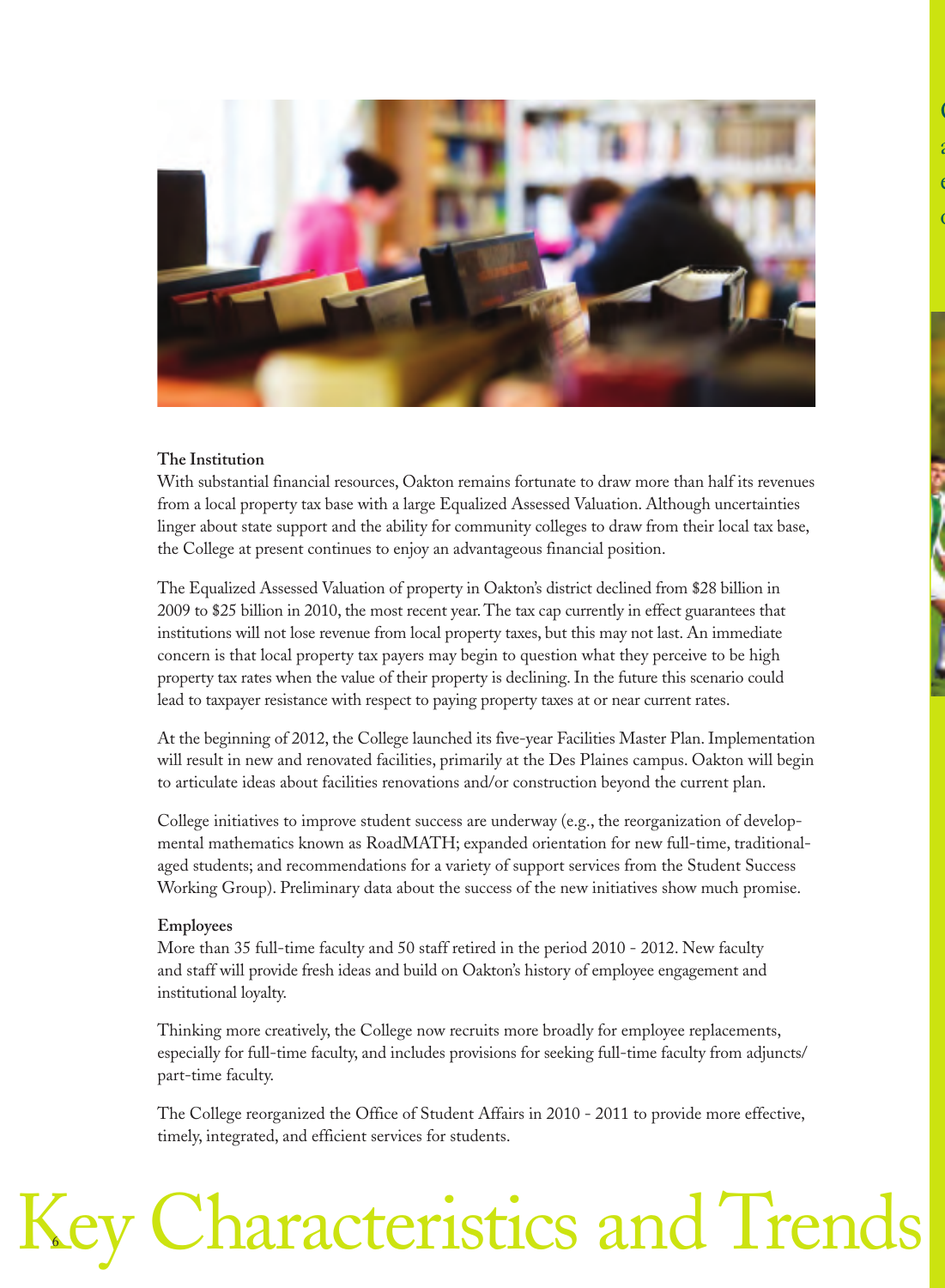Oakton is…connecting what matters: Connecting students with the College community and the curriculum with student goals. Connecting the curriculum with the demanding, ever-changing requirements of our world and workplaces. Connecting employees with one another and with the mission, vision, and values of the College.



Sakton Community College proudly shares *Connecting What Matters*, its strategic plan for 2013 - 2017. Ideas from numerous members of the College community, and the local, state, and national agendas that have made college for 2013 - 2017. Ideas from numerous members of the College community, and the local, state, and national agendas that have made college completion and student success paramount priorities for all colleges and universities, inform the goals and objectives of this plan. *Connecting What Matters* builds on and evolves from previous strategic plans.

Working together, Oakton has met many of its previous goals, and continues the commitment to their spirit and intent, recognizing they laid a firm foundation for excellence, change, and meeting the expectations of multiple stakeholders, both internal and external to the College.

These and the following commitments have been made, work is in progress, and the College fully expects them to continue and grow stronger.

- The College adopted a Facilities Master Plan in 2010 that now guides the construction of new facilities, as well as renovations of existing classrooms and service areas.
- The College will continue to invest in anti-bias strategies with programs, services, and curricula to make Oakton a more inclusive institution for students and employees.
- Green initiatives have made sustainability a priority in a wide range of institutional practices, academic offerings, and in the use of the grounds and internal environment.
- Professional development opportunities, both internal and external, continue to support employees in meeting the College's strategic goals and objectives, and in meeting their responsibilities to maintain and develop a high level of currency and competence in their work.
- Investments in technology catalyze teaching and learning, as well as enhance administrative services, communication, outreach, and the management/operations of the College.
- The College's financial health is strong. Oakton continually monitors changes in funding and expenditures to ensure financial stability.

Moving into the next five years, the College identifies three overarching goal areas for special emphasis, along with several specific objectives to be implemented for each.

**We stand together and look forward.**

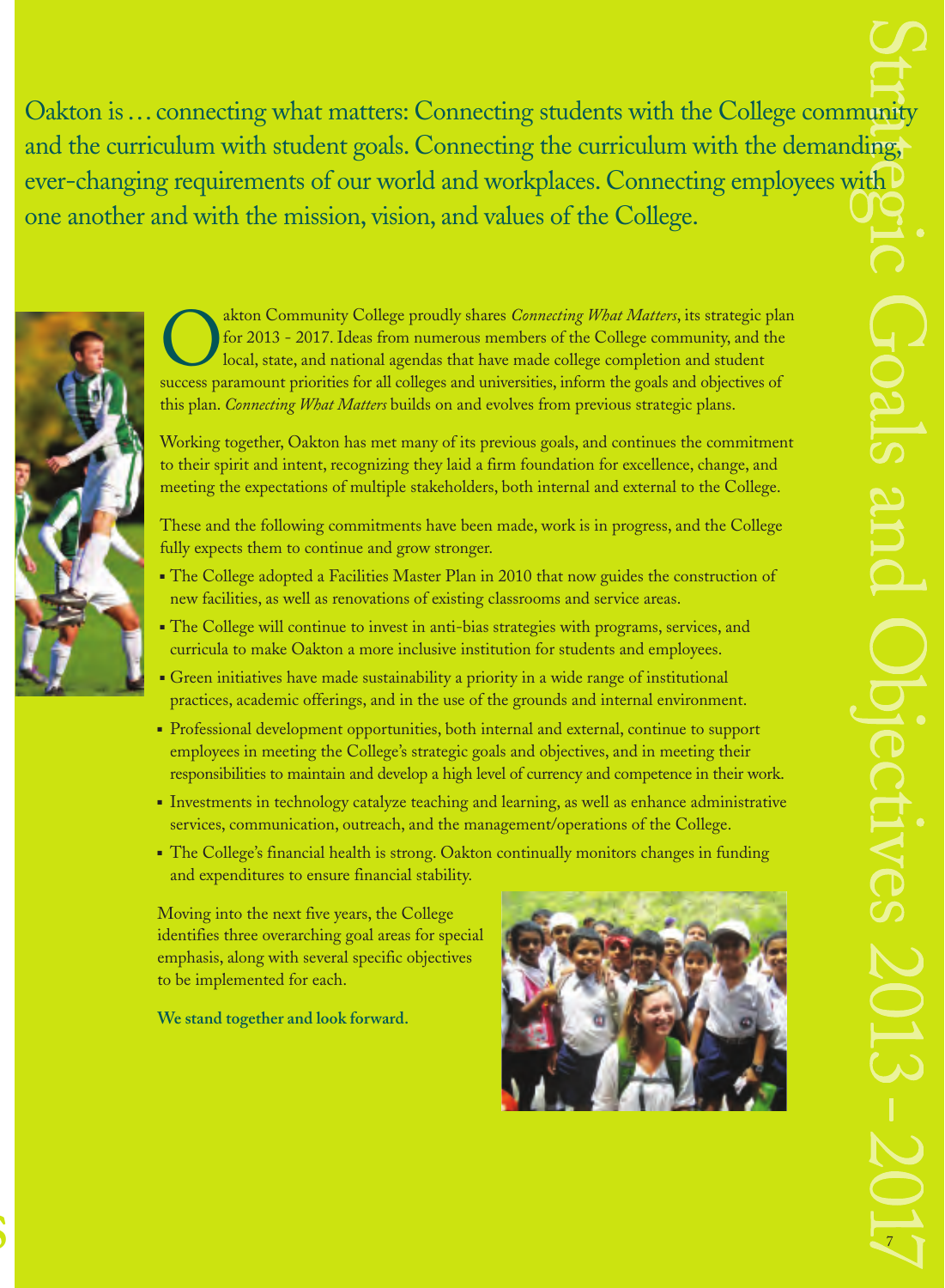

Student Success Oakton will demonstrate a renewed commitment to student success. The College will cultivate and engage in practices that foster the attainment of academic, career, and personal outcomes determined and developed through collaboration between the student and the College. Oakton expects extra- and co-curricular activities and programs to support these efforts. Oakton will identify specific obstacles to student success and develop innovative, effective strategies to help students overcome these obstacles. In addition to students' goals, Oakton acknowledges that success is tied to College, state, and national priorities relating to completion and transfer.

- The number of Oakton degrees and certificates earned by students will increase at least 15 percent by 2017, an additional 950 credentials.
- The College will recognize a 15 percent improvement in students' success in developmental and college-level gateway courses by 2017.
- The College will require orientation for all new full-time students and strongly encourage participation for new part-time students, especially those for whom Oakton is their first college.
- Oakton will support multiple pathways, including social media, through which current and prospective students can obtain information, transact business (e.g., register, pay bills, access grades), and attend Oakton.
- The College will expand opportunities for students to earn credit for prior learning.
- Oakton will champion initiatives that foster a sense of belonging and engagement in the life of the College and in its programs and activities.
- Oakton will increase connections with its district schools, especially around issues of mutual interest such as aligning curricula, improving students' readiness for college, and providing opportunities for students to earn college credit prior to high school graduation through dual credit and other approaches.
- Oakton will strengthen connections with other colleges and universities to promote transfer.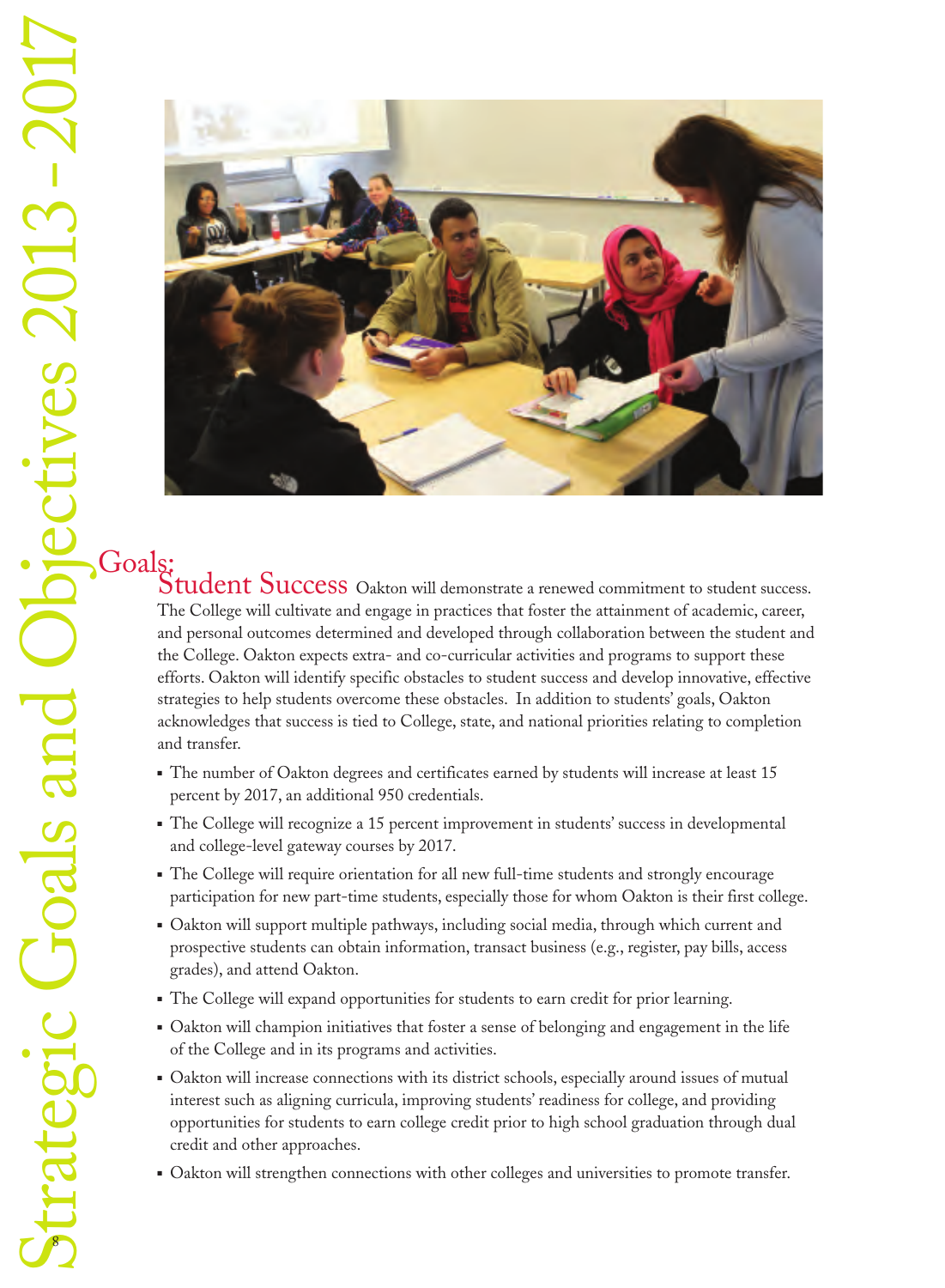Academic Excellence Oakton will deepen its tradition of being recognized for academic excellence. Courses, curricula, and programs—both credit and noncredit—will reflect current and emerging content, creative and effective pedagogy, and learning environments that support multiple modes of delivery and student engagement. Recognizing that learning in classes and courses is central to the student's experience and success at Oakton, the College will pursue enhanced student success and academic excellence in traditional and emerging learning venues.

- All programs will use the results of learning outcomes assessments to improve teaching and learning.
- Every Oakton credit class will provide Web-based information, resources, and support to students by fall 2014.
- Oakton will offer hybrid sections in at least 40 different courses across disciplines by spring 2017.
- Oakton will encourage faculty to develop and deliver innovative content, materials, and pedagogy.
- Oakton will expand opportunities for students, inside and outside the classroom, to participate in activities that engage them with issues that confront local and global society.
- Oakton will strengthen career program advisory committees and linkages with business and industry to respond to changing and emerging workforce development needs.
- The College will enhance opportunities for students to have workplace experiences through expanded internships, practica, clinicals, service learning, and other activities.
- Oakton will use the College campuses as living laboratories for courses and activities that emphasize the study and practice of sustainability.

## Connected Communities Oakton values all

members of the College community. Oakton will continue to transform its practices to combat all forms of exclusion and bias in curricula, programming, and institutional policies and procedures and assure that the administration, faculty, staff, and students reflect and value diversity of culture, race, class, gender expression, sexual orientation, religion, ability, and age. Oakton will continue to be responsive to the needs and interests of community members and area businesses and organizations for transfer, career, and continuing education, and for programs that support the intellectual and cultural life of the community. The College will foster a culture of employee



engagement that includes philanthropy, service, and support for programs and activities.

- Oakton will offer a coordinated array of programs and training to strengthen the anti-bias perspective and cultural competence of employees, and 80 percent of employees will participate in at least three programs over the life of this plan.
- The Professional Development Teams will provide new and innovative opportunities aimed at building community among employees across the College.
- The College will explore options for designated space that will contribute to building, nurturing, and sustaining the spirit of community within and among employee groups.
- The College will continue to build and enhance partnerships with business, civic, and community organizations.
- The College will actively encourage the participation of employees in College-sponsored events and activities including, but not limited to, speakers, athletics, performing arts productions, and Oakton Educational Foundation benefits, with a target that 50 percent of employees will do so each year.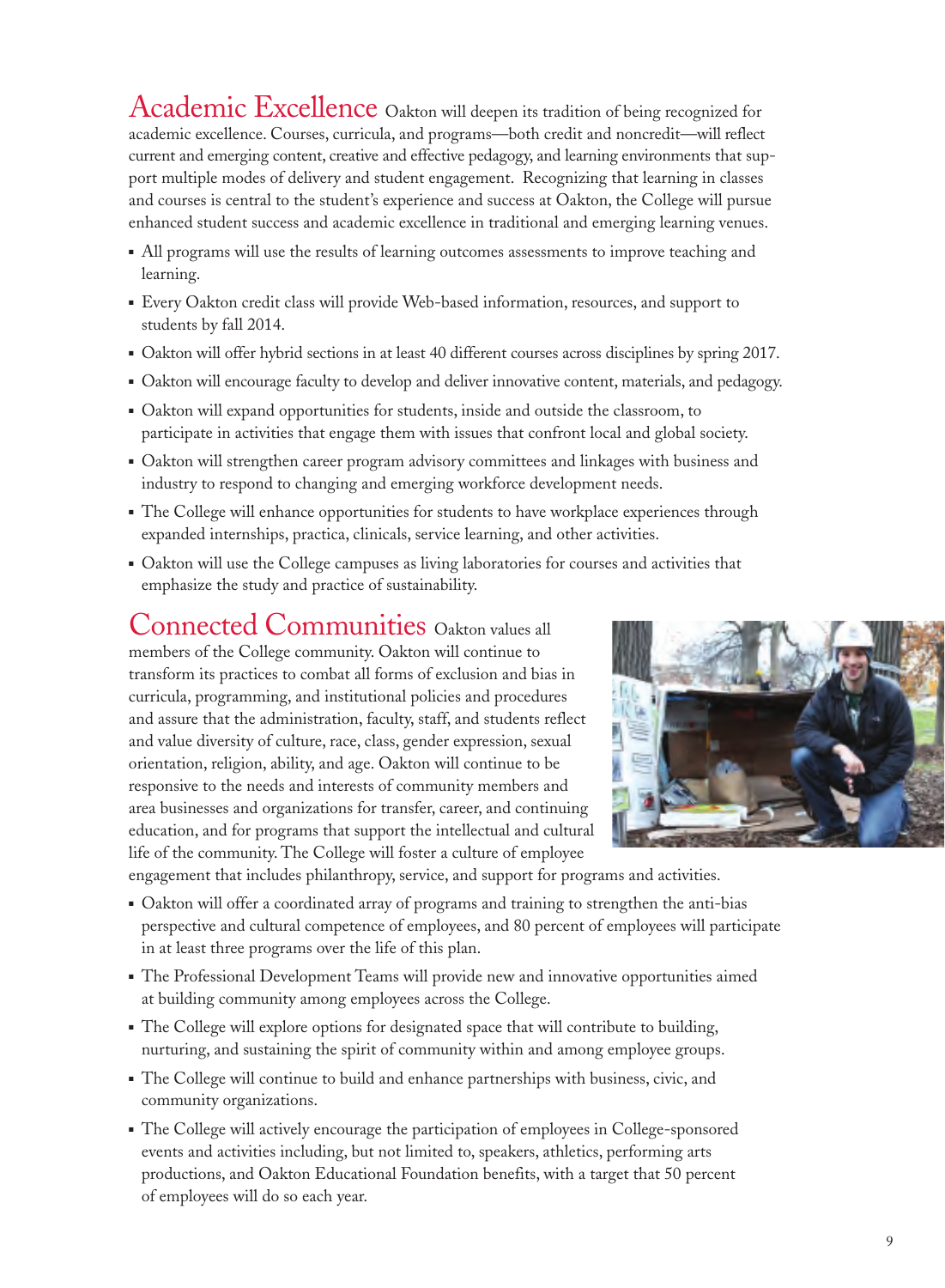# Implementation of Goals



# Making Progress

on Goals and Objectives The College anticipates existing departments and committees will take the lead in developing and implementing plans, programs, services, and activities to meet *Connecting What Matters* goals and objectives. Some objectives will require the appointment of cross-institutional teams to collaborate on achieving goals and objectives.

Financial Support Financial support for implementing *Connecting What Matters* will come from several sources. First, many activities will be funded through the College's annual operating budget. Second, special projects that advance the attainment of strategic goals and objectives which require funding beyond the College's operating budget will be approved as part of the regular budget cycle. Third, external grants and support from the Oakton Educational Foundation will be sought as appropriate.

Monitoring and Reporting Progress Those identified as the leads for each goal and objective will compile information annually about progress, and the President will prepare an annual report to the College and the Board of Trustees.

## **Additional References**

Additional information about Oakton Community College is available at *www.oakton.edu* and in a number of publications, including the *Oakton Community College Catalog, Comprehensive Annual Financial Report, Annual Budget, President's Report to the Community,* and brochures and newsletters. For more information, call the Office of College Advancement at 847.635.1806.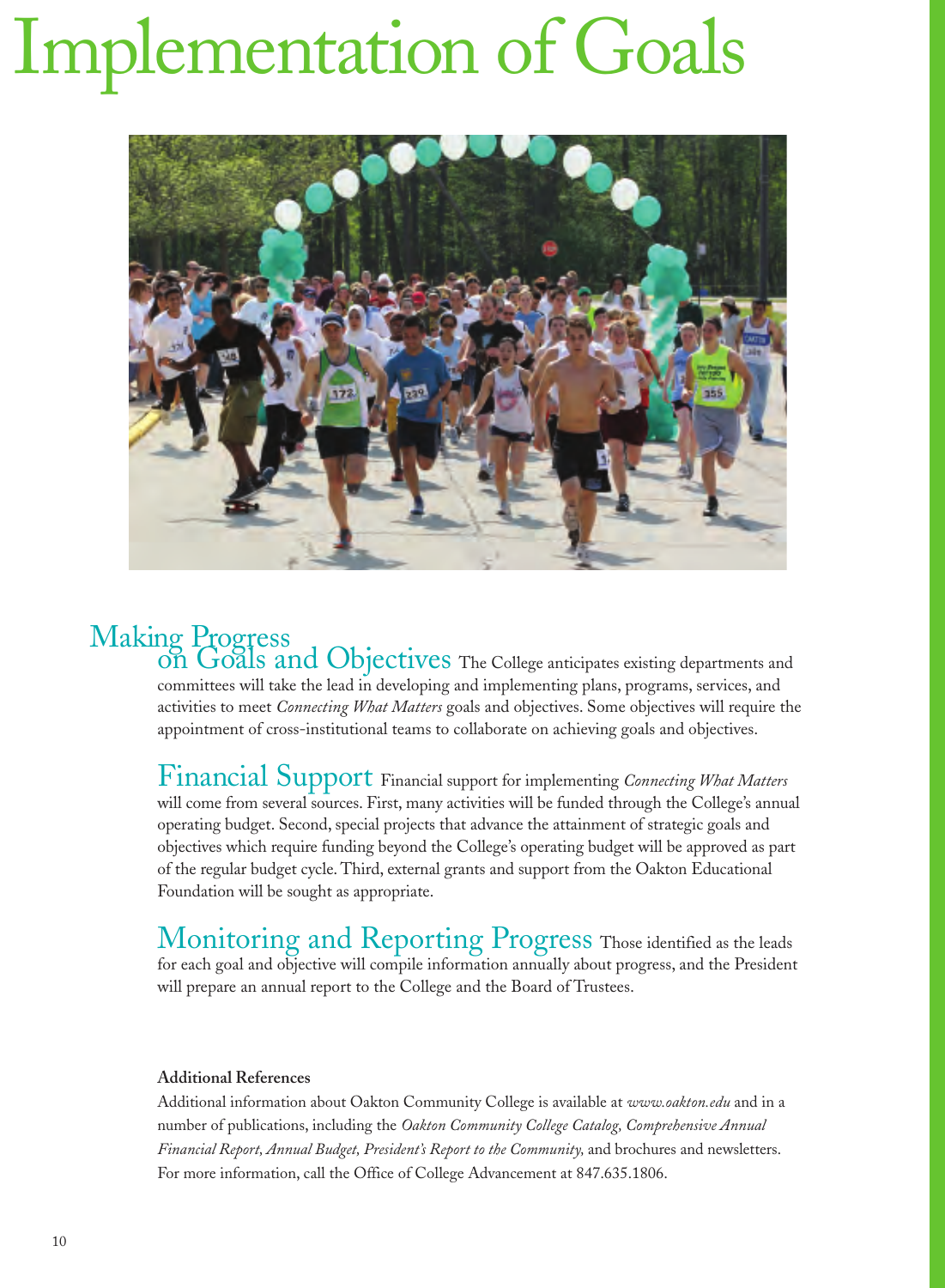

In accordance with the Illinois Community College Act, Oakton provides, at minimum, the following educational programs and services:

- Baccalaureate and general education for students planning to transfer to four-year colleges and/or to earn an associate degree in liberal arts, science, engineering, or fine arts.
- Occupational education to provide students with career training suitable for obtaining employment or enhancing occupational skills.
- General or developmental studies for students requiring additional preparation before they can begin college-level education.
- Continuing education for residents, employers, and employees of the community desiring classes without having to enroll in formal college-level courses.
- Public service activities to meet specialized needs of the community; such activities may include workshops, seminars, and customized employee training programs offered on or off campus.
- Student services, such as counseling and advisement, testing, and tutoring.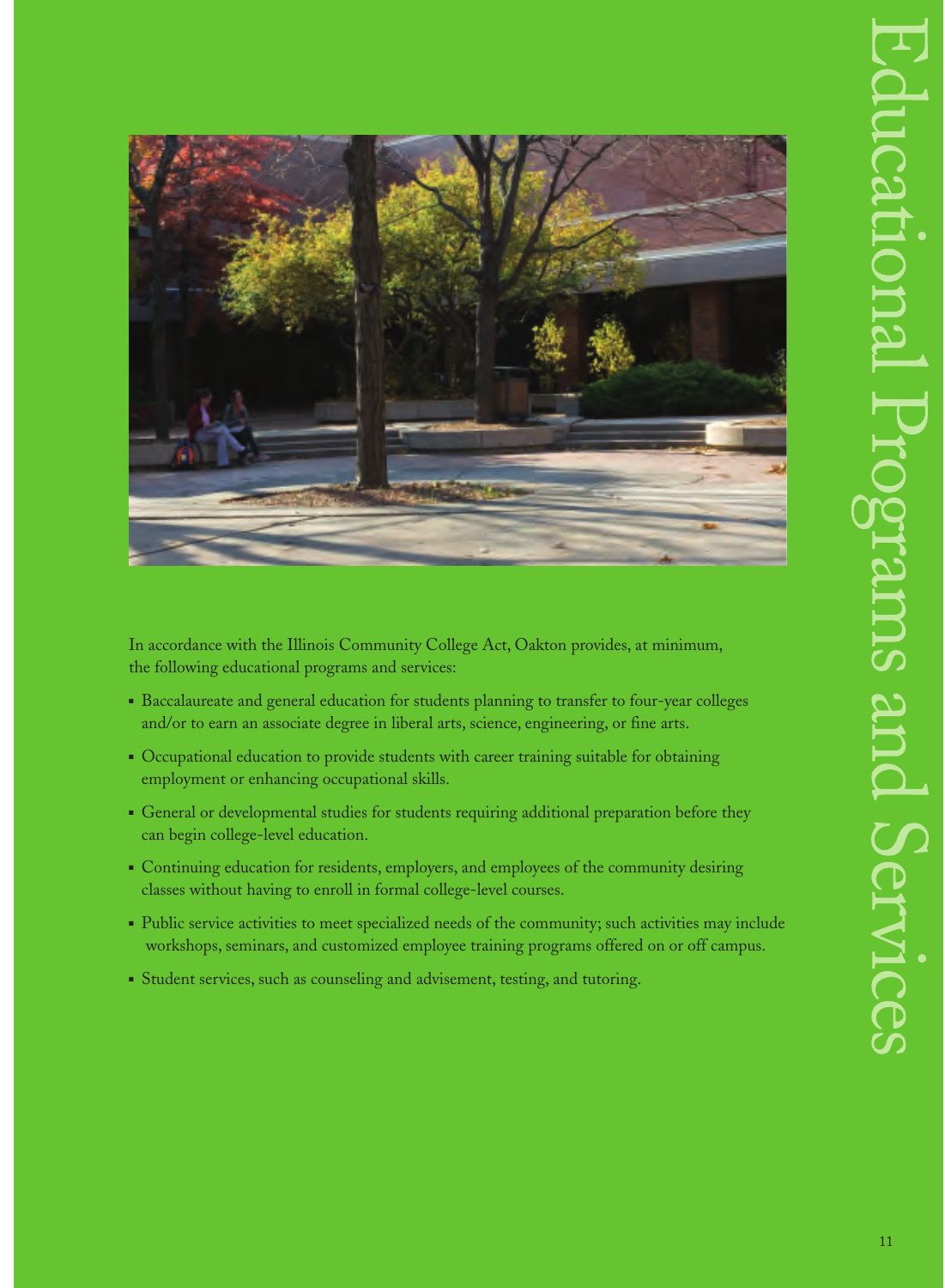akton's vision, mission and values are based on long-standing and fundamental principles guiding the College's work and the relationships among all those who work and study at Oakton, as well as members of the community and professional colleagues throughout the nation. The vision, mission and values were formally ratified by the Board of Trustees on October 20, 1998. They were reaffirmed by the Board on October 15, 2002.

## **We are the community's college.**

We are dedicated, first, to excellence in teaching and learning.

We challenge our students to experience the hard work and satisfaction of learning that leads to intellectual growth and support them academically, emotionally and socially.

We encourage them to entertain and question ideas, think critically, solve problems, and engage with other cultures, with one another, and with us.

We expect our students to assume responsibility for their own learning, to exercise leadership and to apply ethical principles in their academic, work, and personal lives.

We demand from ourselves and our students tolerance, fairness, responsibility, compassion and integrity.

## **We are a community of learners.**

We provide education and training for and throughout a lifetime.

We seek to improve and expand the services we offer in support of the people in the communities we serve.

We promote a caring community of staff and faculty members, students, administrators, and trustees who, in keeping with our values, work together to fulfill our mission.

## **We are a changing community.**

We recognize that change is inevitable and that education must be for the future.

We respond to change informed by our values and our responsibility to our students and our communities.

We challenge our students to be capable global citizens, guided by knowledge and ethical principles, who will shape the future.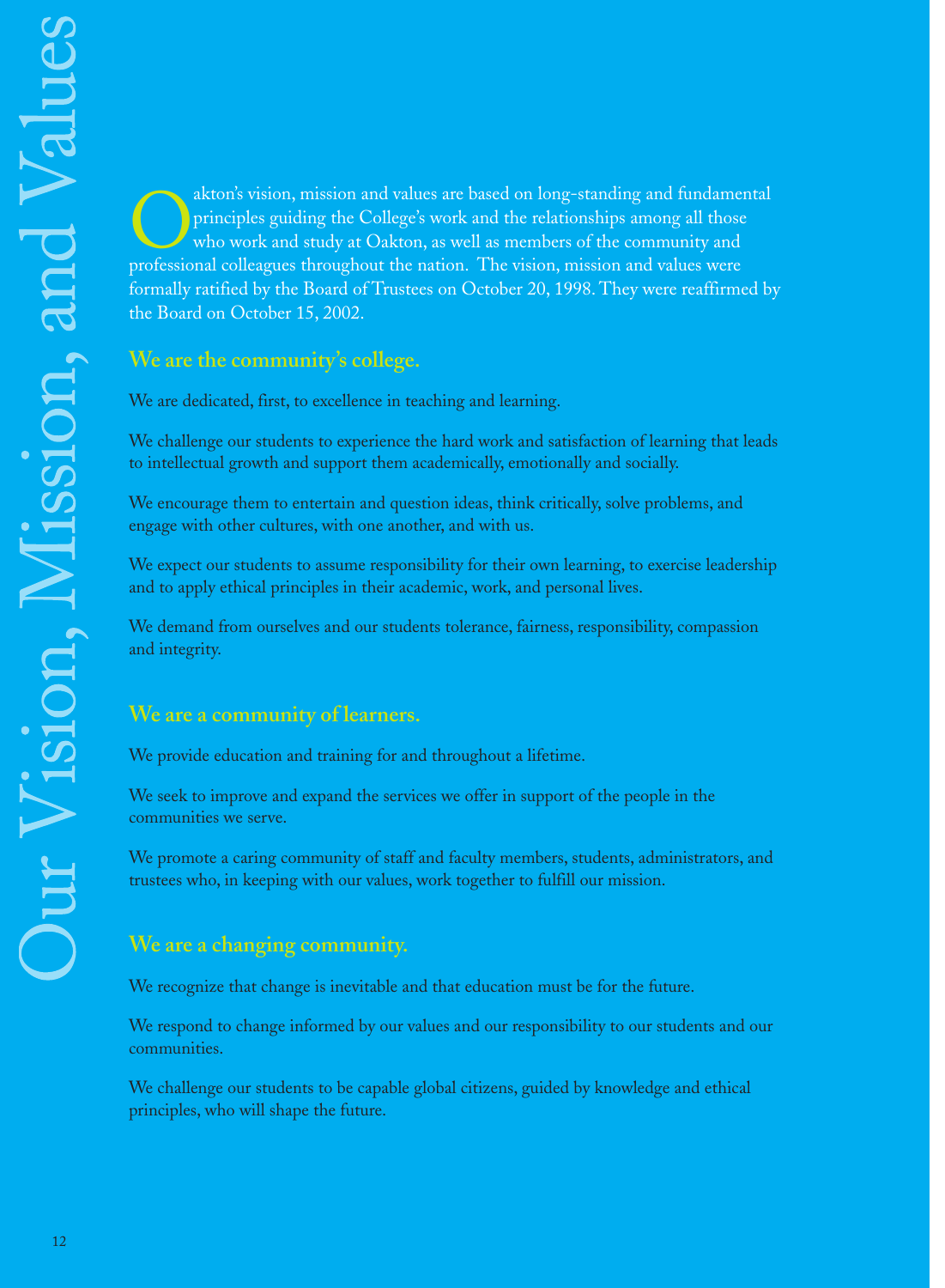#### **Board of Trustees**

Jody Wadhwa, Chair Joan W. DiLeonardi, Vice Chair William Stafford, Secretary George G. Alexopoulos Patricia N. Harada Eric Staley Ann E. Tennes Theresa Bashiri-Remetio, Student Trustee

#### **Strategic Planning Committee**

Trudy Bers, Executive Director of Research, Curriculum, and Planning; Chair Tony Churchill, Technical Director, Performing Arts Center Anita Cotton, Associate Professor of Accounting Doris Gronseth, Professor of Computer Technologies and Information Systems Mike Houlahan, Advisor, TRiO Program Heather Jakob-Short, Manager, Division of Mathematics and Technologies Linda Korbel, Dean, Division of Languages, Humanities, and the Arts Don Larson, Adjunct Faculty, Biology Mohamed Mehdi, Assistant Professor of Humanities Bruce Oates, Director of Athletics and Registrar Services Katherine Schuster, Professor of Education Riddhi Wagadia, Board of Student Affairs Lewin Wint, Adjunct Faculty, Chemistry